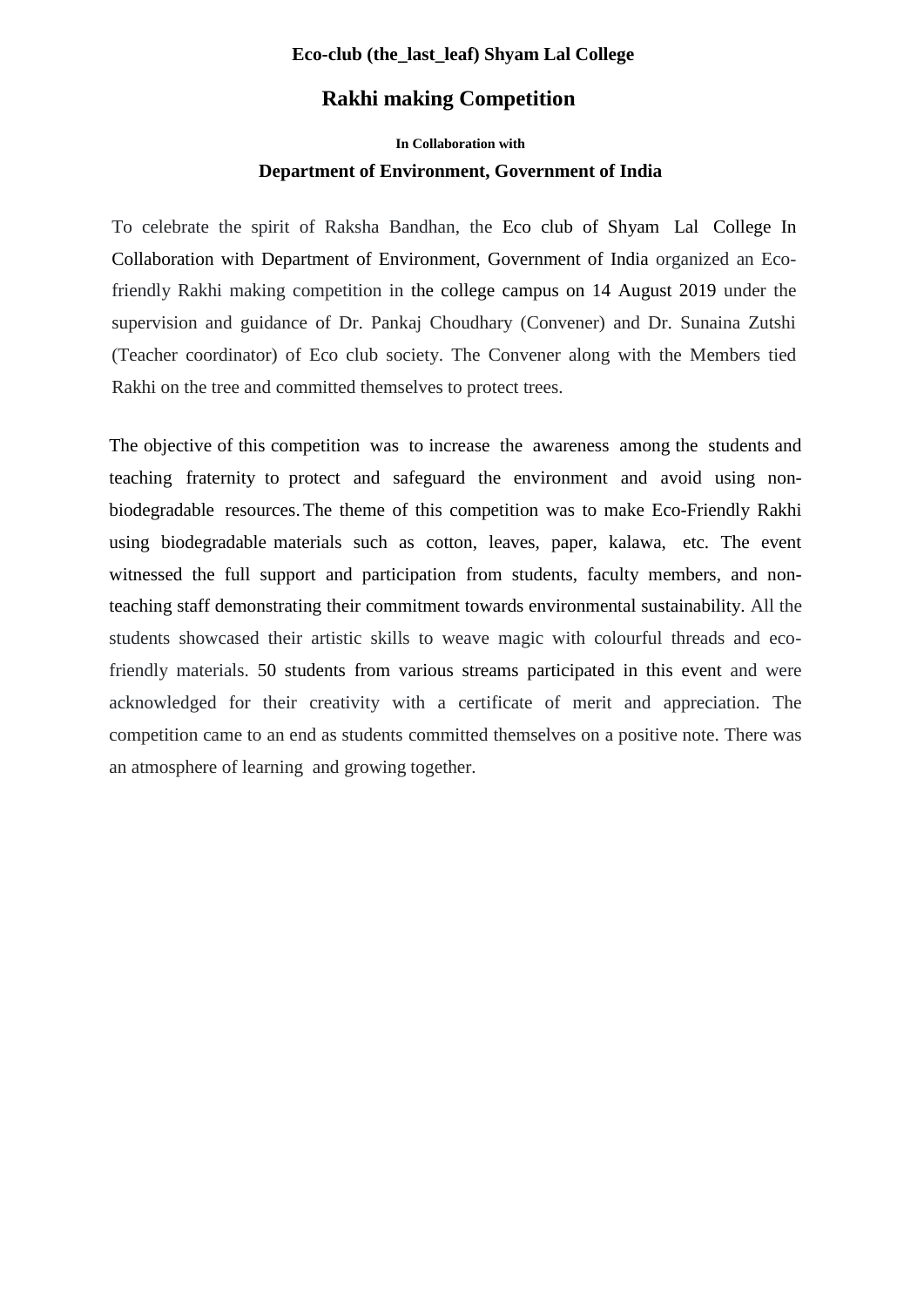

![](_page_1_Picture_1.jpeg)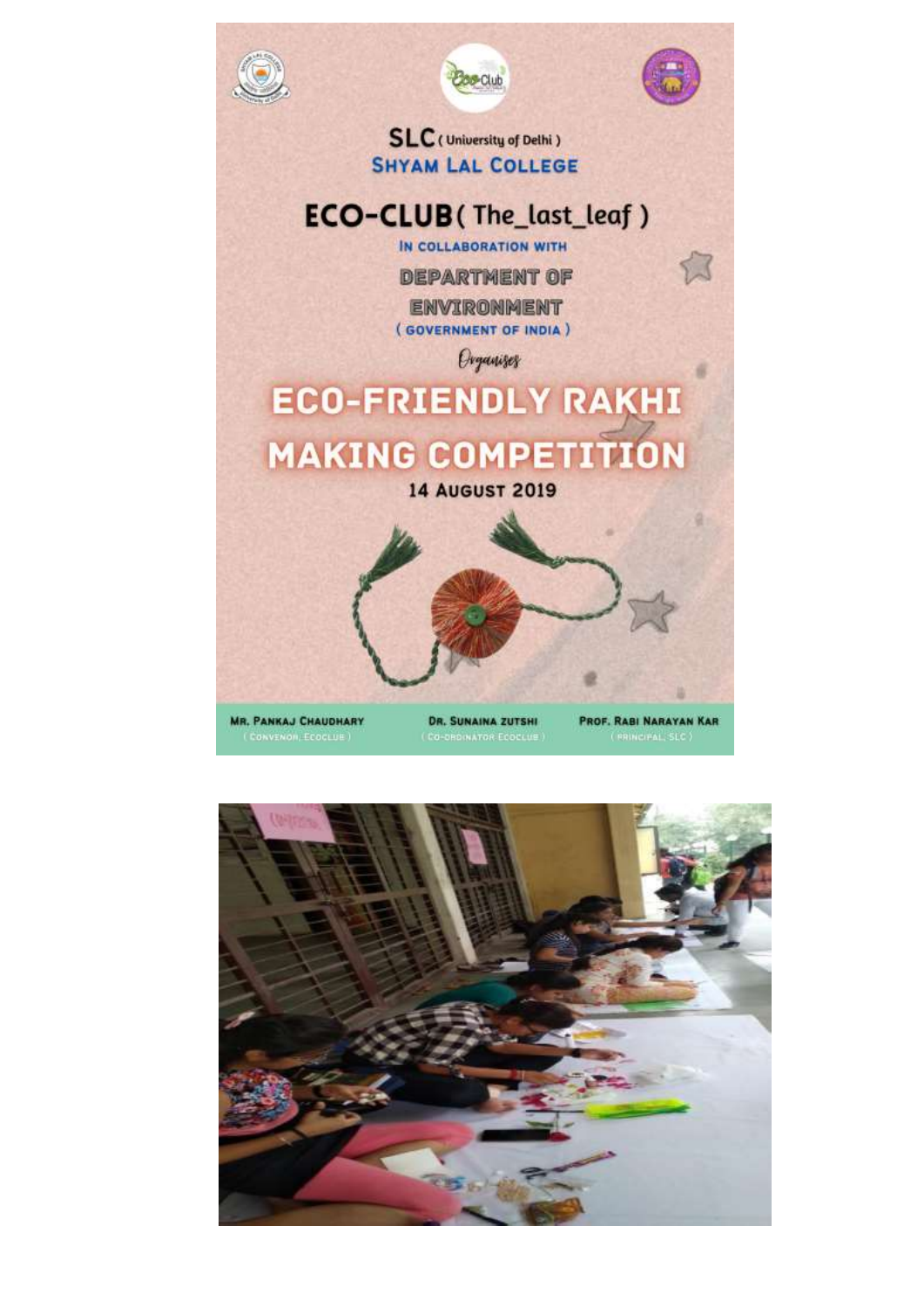![](_page_2_Picture_0.jpeg)

![](_page_2_Picture_1.jpeg)

![](_page_2_Picture_2.jpeg)